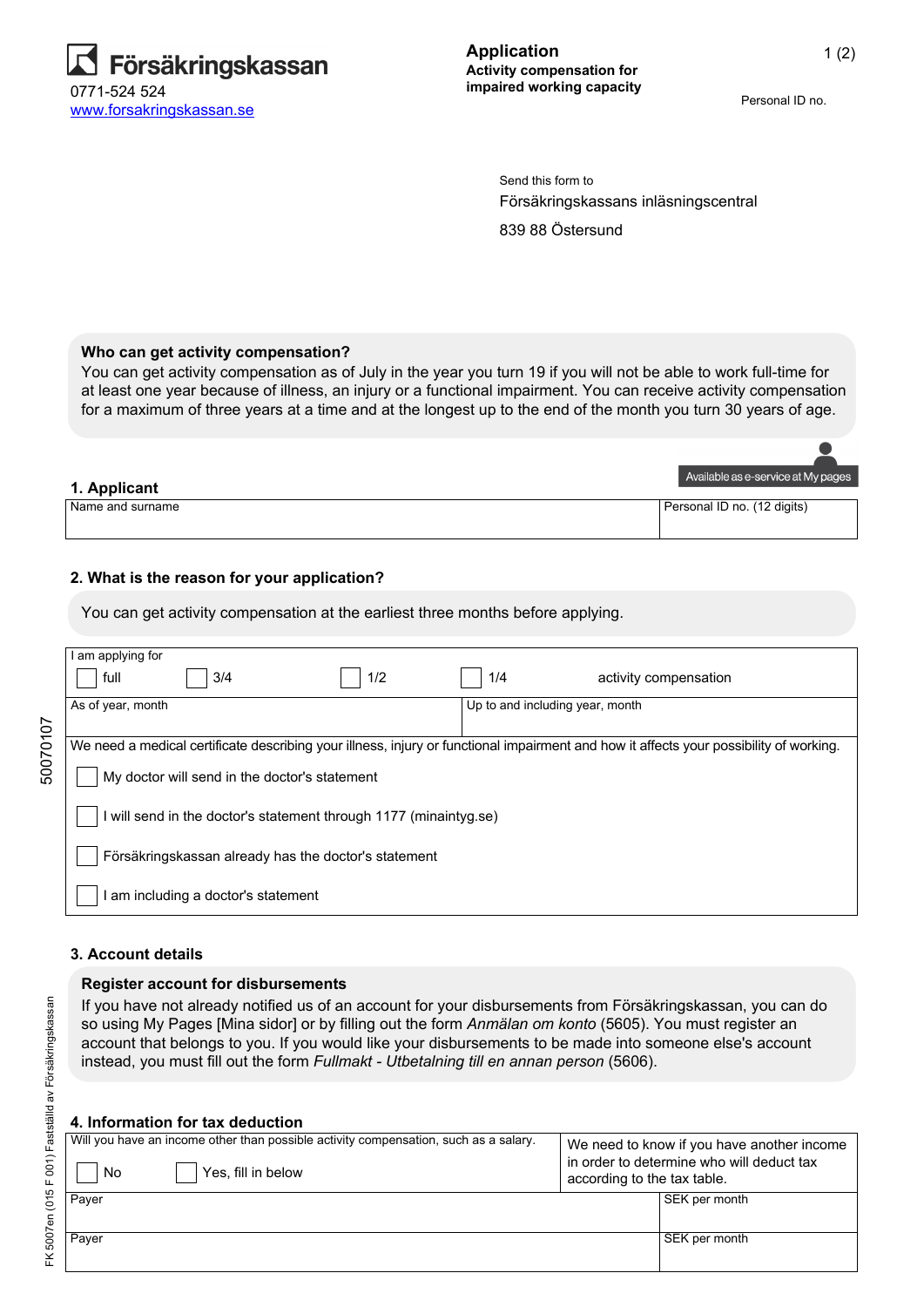2 (2)

## **5. Have you lived or worked in any other country apart from Sweden?**

Sweden has agreements with other countries which means the compensation can sometimes be higher if you have lived or worked in another country. In that case, we need to know during which periods you lived or worked abroad and in which countries. If you need more space to provide information about countries, use the field "Other information".

| Yes, I have lived in another country  | State which country or countries |
|---------------------------------------|----------------------------------|
| Yes, I have worked in another country | State which country or countries |
| No                                    |                                  |

### **6. State here if you want someone else to handle your contacts with Försäkringskassan**

Here you can state if you want to authorise someone else to handle your contacts with Försäkringskassan. In that case, we will talk to that person in the first instance but we may also need to talk to you. That person has the right to represent you and read any decisions and other letters that Försäkringskassan sends to you.

I authorise the following person to handle all contacts with Försäkringskassan concerning my application for activity compensation on my behalf. I can revoke the authorisation at any time.

This authorisation applies until I receive the final decision about my right to activity compensation.

If I am granted activity compensation, the authorisation will also apply during the period that I receive the compensation.

| I Name and surname |                      | Personal ID no. (12 digits) | Telephone |
|--------------------|----------------------|-----------------------------|-----------|
| Postal address     | Postal code and city |                             |           |

#### **7. Other information**

Here, you can state if you have lived or worked abroad. You can also provide other information that you could not fit in anywhere else on the form.

## **8. Signature**

| I hereby solemnly swear that the information that I have provided is complete and correct.                                                                                                                                                           |           |           |
|------------------------------------------------------------------------------------------------------------------------------------------------------------------------------------------------------------------------------------------------------|-----------|-----------|
| I am aware that I may be liable to pay back any incorrectly paid compensation. I know that I may be guilty of a criminal<br>offense if I provide incomplete or incorrect information, or not notify Försäkringskassan when that information changes. |           |           |
| Date                                                                                                                                                                                                                                                 | Signature | Telephone |
|                                                                                                                                                                                                                                                      |           |           |
|                                                                                                                                                                                                                                                      |           |           |

## **9. Complete this section if you are signing on behalf of the applicant as a trustee or administrator**

Please enclose with this document a register extract showing that you have been appointed as a trustee or administrator.

| I have been appointed as a | l Name in BLOCK letters l |
|----------------------------|---------------------------|
| administratori<br>trustee  |                           |

Read more about how Försäkringskassan processes personal data at forsakringskassan.se.

50070207

50070207